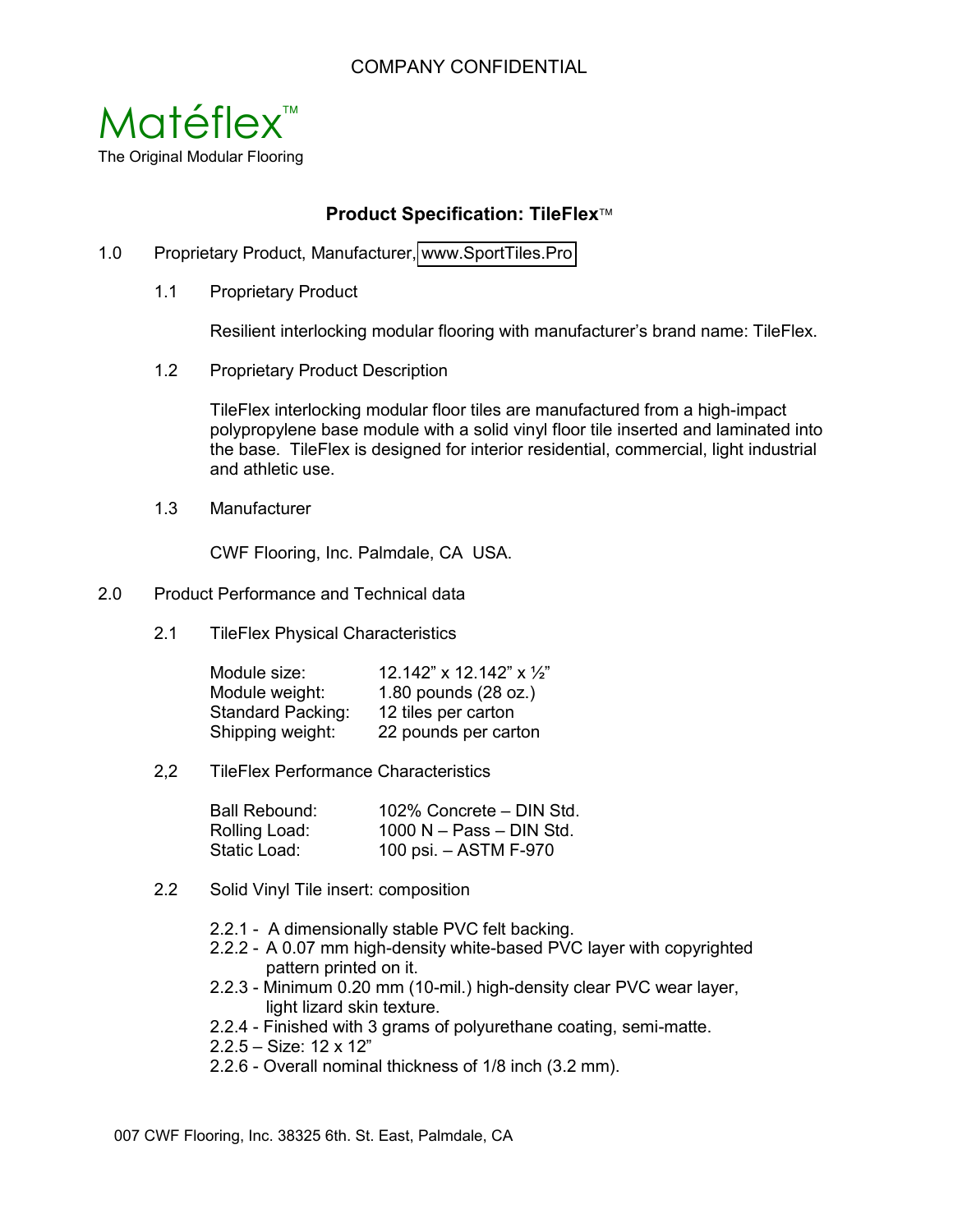## COMPANY CONFIDENTIAL

## 2.3 Solid Vinyl Tile insert: properties

| Hardness:                 | ASTM D-2240: 65                                     |
|---------------------------|-----------------------------------------------------|
| Abrasion resistance:      | ASTM D-3389: Meets requirements                     |
| Slip resistance:          | ASTM D-2047: Meets specifications                   |
| <b>Static Load Limit:</b> | ASTM F-970-93: 250 lbs. per sq. in.                 |
| Residual Indentation:     | ASTM F-1700 Class III, Type B: Meets specifications |

2.3 Solid Vinyl Tile insert: properties, cont'd.

| Fire resistance:       | ASTM E-648-94a/NFPA-253 (Critical Radiant Flux) -<br>Class 1<br>ASTM E-662/NFPA-258 (Smoke Density) –<br>450 or less.<br>ASTM E-84-94 (Flammability) - Pass                                                                                                                                         |
|------------------------|-----------------------------------------------------------------------------------------------------------------------------------------------------------------------------------------------------------------------------------------------------------------------------------------------------|
| Chemical resistance:   | <b>ASTM F-925</b><br>5% Acetic acid – No effect<br>70% Isopropyl Alcohol - No effect<br>Mineral Oil - No effect<br>5% Sodium Hydroxide - No effect<br>5% Hydrochloric Acid - No effect<br>5% Ammonia – No effect<br>Bleach – No effect<br>5% Phenol – No effect<br>212 deg. F Hot Water – No effect |
| Biological resistance: | Aspergillus Niger, Penicillium Pinophilum,<br>Chaetomium Globosum, Gliocladium Virens,                                                                                                                                                                                                              |

2.4 Standard colors

03 - Maple, 05 - Parquet, 04 – Light Parquet, 06 – Black Plank, 34 - Beige, 50 - Gray,

- 2.5 Base module
	- Design: All base modules to include a 1/8" deep rim designed to contain and protect the solid vinyl tile insert.

Aureobasidium Pullulans, Pseudomonas Aeruginosa.

Material: All bases shall be made from a proprietary blend of high-impact virgin polypropylene copolymer with incorporated stabilizers, ultraviolet absorbers, anti-oxidants and color pigments. Material to be fungus and mildew resistant.